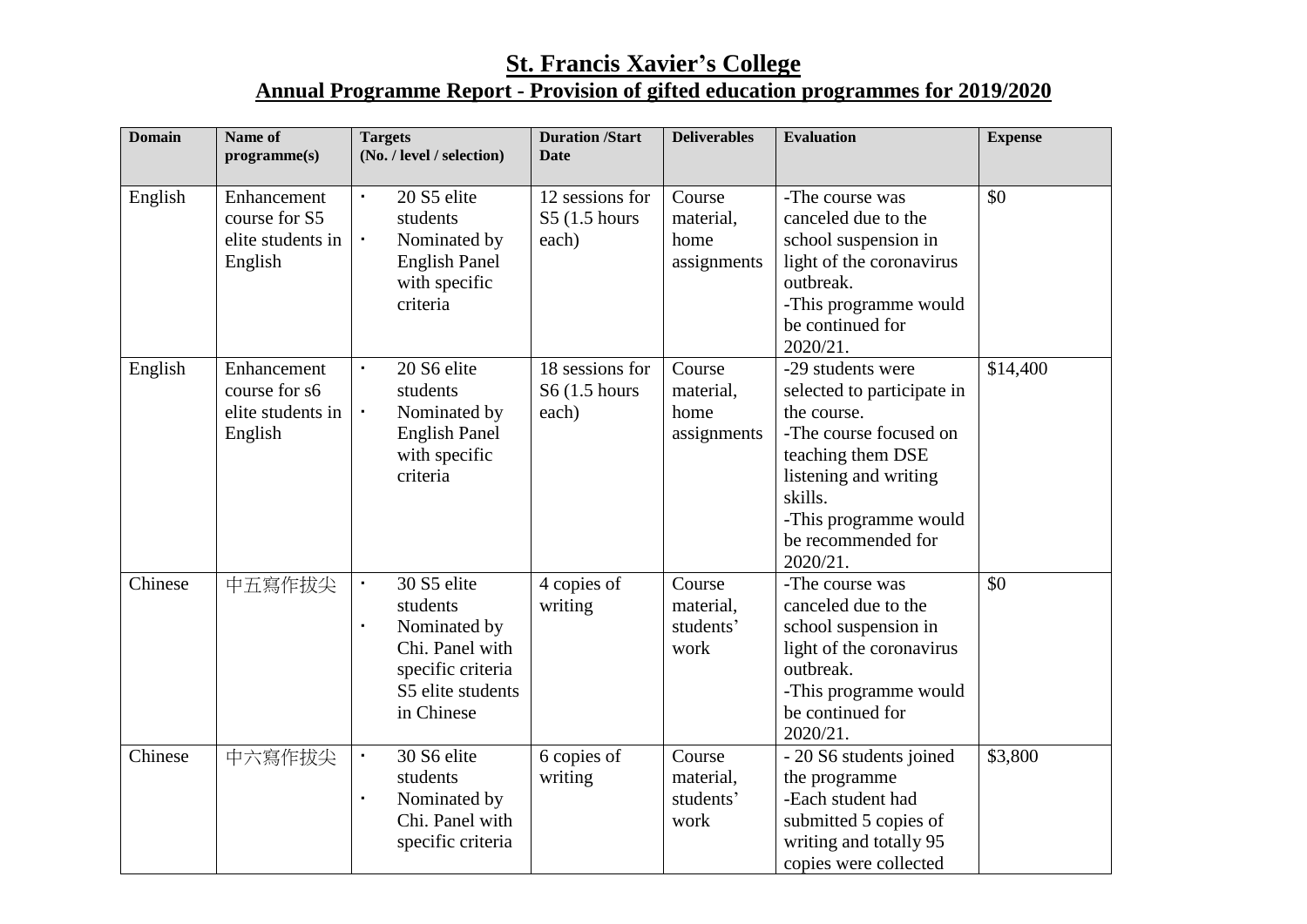| <b>Domain</b> | Name of<br>programme(s)                                   | <b>Targets</b><br>(No. / level / selection)                                                                                            | <b>Duration /Start</b><br><b>Date</b>          | <b>Deliverables</b>                                               | <b>Evaluation</b>                                                                                                                                                                                                                                       | <b>Expense</b> |
|---------------|-----------------------------------------------------------|----------------------------------------------------------------------------------------------------------------------------------------|------------------------------------------------|-------------------------------------------------------------------|---------------------------------------------------------------------------------------------------------------------------------------------------------------------------------------------------------------------------------------------------------|----------------|
|               |                                                           |                                                                                                                                        |                                                |                                                                   | and marked.<br>-This programme would<br>be recommended for<br>2020/21.                                                                                                                                                                                  |                |
| Maths         | Enhancement<br>course for elite<br>students in<br>Maths.  | 15 S <sub>4</sub> & 15 S <sub>5</sub><br>elite students<br>Nominated by<br>$\blacksquare$<br>Maths. Panel<br>with specific<br>criteria | 4 sessions for<br>each form (2)<br>hours each) | Course<br>material,<br>home<br>assignments                        | -The course was<br>canceled due to the<br>school suspension in<br>light of the coronavirus<br>outbreak.<br>-This programme would<br>be continued for<br>2020/21.                                                                                        | \$0            |
| Maths         | Publishing a<br>Maths<br>Magazine by<br>elite students    | 5 S5 elite<br>٠<br>students<br>Nominated by<br>٠<br>Maths. Panel<br>with specific<br>criteria                                          | 800 copies                                     | Maths<br>magazine<br>would be<br>published at<br>the term<br>end. | -The magazine was<br>around 90 pages.<br>- All articles in the<br>magazine are written by<br>students.<br>- 800 copies were<br>printed and all students<br>and teachers could get a<br>copy.<br>- This programme would<br>be recommended for<br>220/21. | \$9,520        |
| Physics       | Enhancement<br>course for elite<br>students in<br>Physics | 10 S4 elite<br>$\blacksquare$<br>students<br>Nominated by<br>×<br><b>Physics Panel</b><br>with specific<br>criteria                    | 8 sessions (3)<br>hours each)                  | Course<br>material,<br>students'<br>work                          | -The course was<br>canceled due to the<br>school suspension in<br>light of the coronavirus<br>outbreak.<br>-This programme would<br>be continued for<br>2020/21.                                                                                        | \$0            |
| Physics       | Enhancement<br>course for elite<br>students in<br>Physics | 10 S5 elite<br>$\blacksquare$<br>students<br>Nominated by<br>٠<br><b>Physics Panel</b>                                                 | 6 Saturday<br>sessions<br>(2 hours each)       | Course<br>material,<br>students'<br>work                          | -The course was<br>canceled due to the<br>school suspension in<br>light of the coronavirus                                                                                                                                                              | \$0            |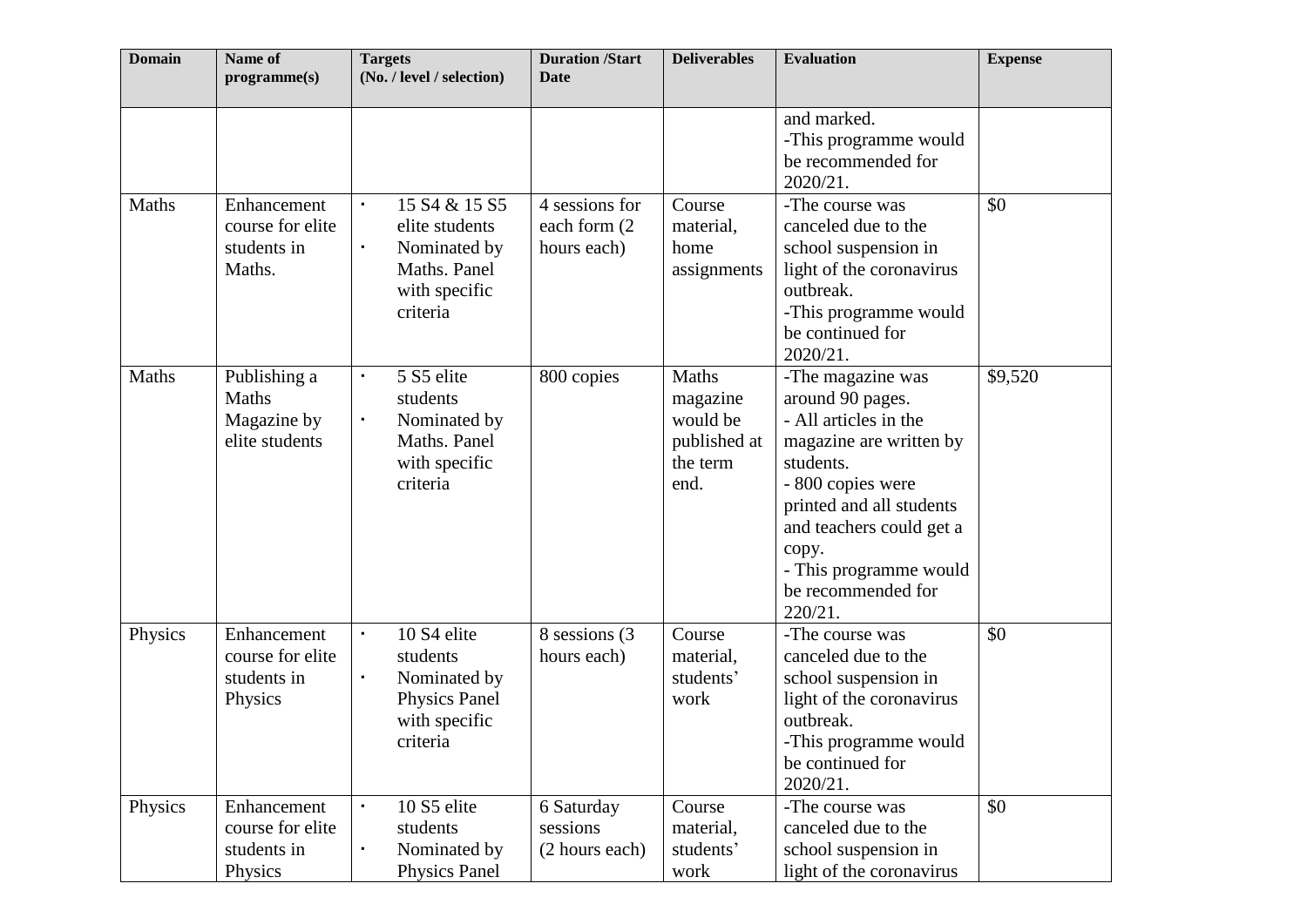| <b>Domain</b>  | Name of<br>programme(s)                                          | <b>Targets</b><br>(No. / level / selection)                                                                                        | <b>Duration /Start</b><br><b>Date</b> | <b>Deliverables</b>                      | <b>Evaluation</b>                                                                                                                                                | <b>Expense</b> |
|----------------|------------------------------------------------------------------|------------------------------------------------------------------------------------------------------------------------------------|---------------------------------------|------------------------------------------|------------------------------------------------------------------------------------------------------------------------------------------------------------------|----------------|
|                |                                                                  | with specific<br>criteria                                                                                                          |                                       |                                          | outbreak.<br>-This programme would<br>be continued for<br>2020/21.                                                                                               |                |
| Chemistry      | Enhancement<br>course for elite<br>students in<br>Chemistry      | 10 S5 elite<br>$\blacksquare$<br>students<br>Nominated by<br>$\blacksquare$<br><b>Chemistry Panel</b><br>with specific<br>criteria | 6 sessions<br>(3 hours each)          | Course<br>material,<br>students'<br>work | -The course was<br>canceled due to the<br>school suspension in<br>light of the coronavirus<br>outbreak.<br>-This programme would<br>be continued for<br>2020/21. | \$0            |
| <b>Biology</b> | Enhancement<br>course for elite<br>students in<br><b>Biology</b> | 10 S5 elite<br>$\blacksquare$<br>students<br>Nominated by<br>٠<br><b>Biology Panel</b><br>with specific<br>criteria                | 5 sessions<br>(2 hours each)          | Course<br>material,<br>students'<br>work | -The course was<br>canceled due to the<br>school suspension in<br>light of the coronavirus<br>outbreak.<br>-This programme would<br>be continued for<br>2020/21. | \$0            |
| <b>ICT</b>     | Enhancement<br>course for elite<br>students in ICT               | 5 S4 & 5 S5<br>$\blacksquare$<br>elite students<br>Nominated by<br>٠<br><b>ICT</b> Panel with<br>specific criteria                 | 4 sessions (2)<br>hours each)         | Course<br>material,<br>students'<br>work | -The course was<br>canceled due to the<br>school suspension in<br>light of the coronavirus<br>outbreak.<br>-This programme would<br>be continued for<br>2020/21. | \$0            |